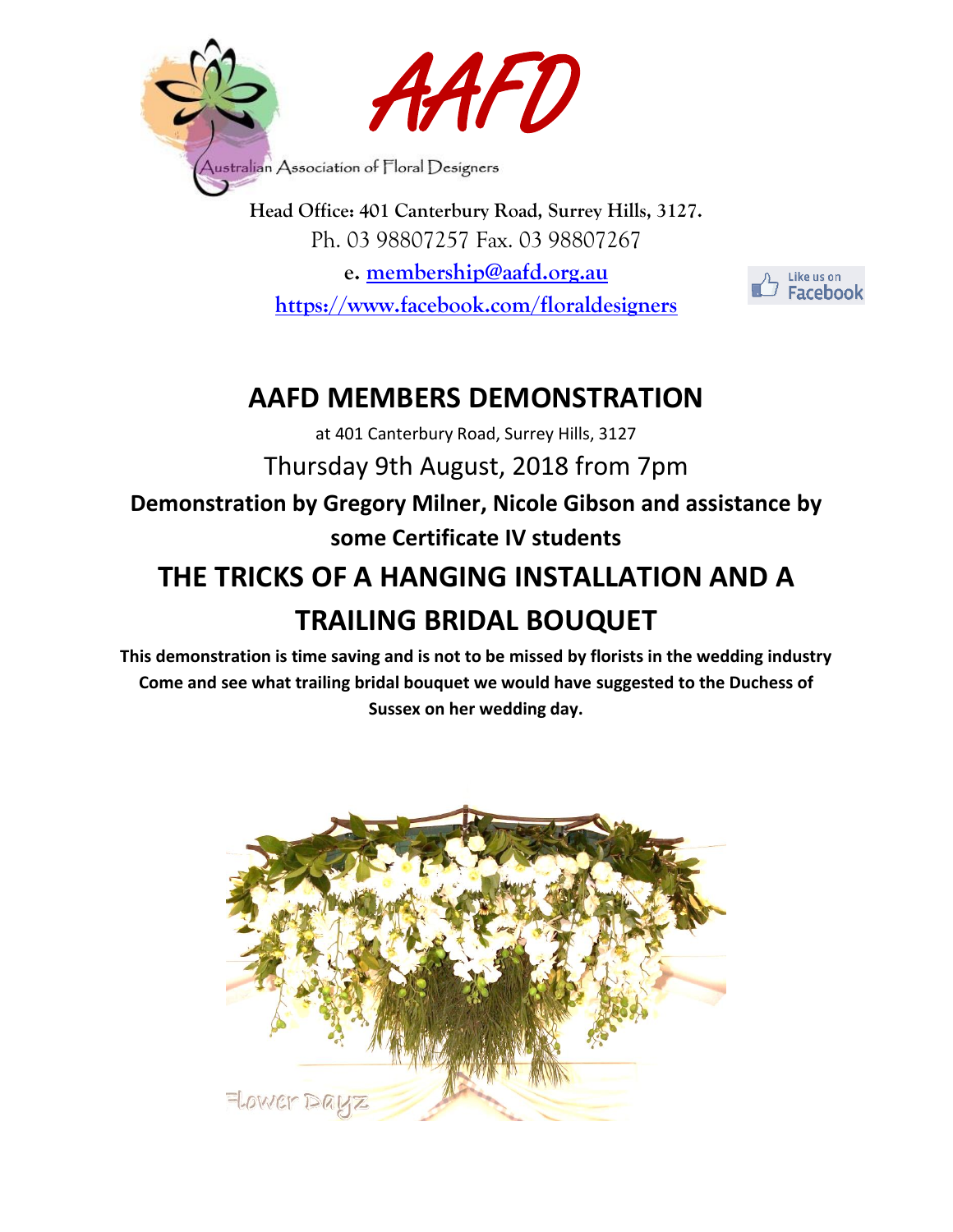### **DEMONSTRATION AAFD**

#### **COST IS \$15 FOR CURRENT MEMBERS & \$30 FOR NON MEMBERS**

#### **LOCATION: MARJORIE MILNER COLLEGE**

#### **401 CANTERBURY ROAD, SURREY HILLS, 3127**

#### **Thursday 9 th August, 2018 FROM 7pm**

**Membership of AAFD is only \$20 per year and you can join now. Please make sure your 2018 membership is current.**

Tea and Coffee will be available

**RSVP to [membership@aafd.org.au](mailto:membership@aafd.org.au) or 039880 7257 by 6th August, 2018. Payments due by 6 th August and please email when paying into our bank account.**

**We will construct a trailing Bridal Bouquet, using new methods. Come and see how to contruct a Hanging Installlation for a wedding or corporate function.**

**RSVP and payment by Monday 6th August, 2018.**

**Also on the evening the AAFD competition will be held. Winners will be announced after the demonstration.**

#### **Membership payment (\$20)**

Can be made by cheque made payable to AAFD. Please send cheque to: AAFD, 401 Canterbury Road, Surrey Hills, Vic, 3127 or Payment can be made by direct deposit into the AAFD Bank Account.

#### **Bendigo Bank: BSB: 633-000 Account: 147779094**

If paying by direct credit kindly advise by email and include your name in the description line.



**Reply to:** *401 Canterbury Road, Surrey Hills, 3127.*

| <b>Membership</b>       | Email: |                         |  |
|-------------------------|--------|-------------------------|--|
| <b>Names:</b>           |        |                         |  |
| <b>Studio/Business:</b> |        | Phone<br><b>Number:</b> |  |